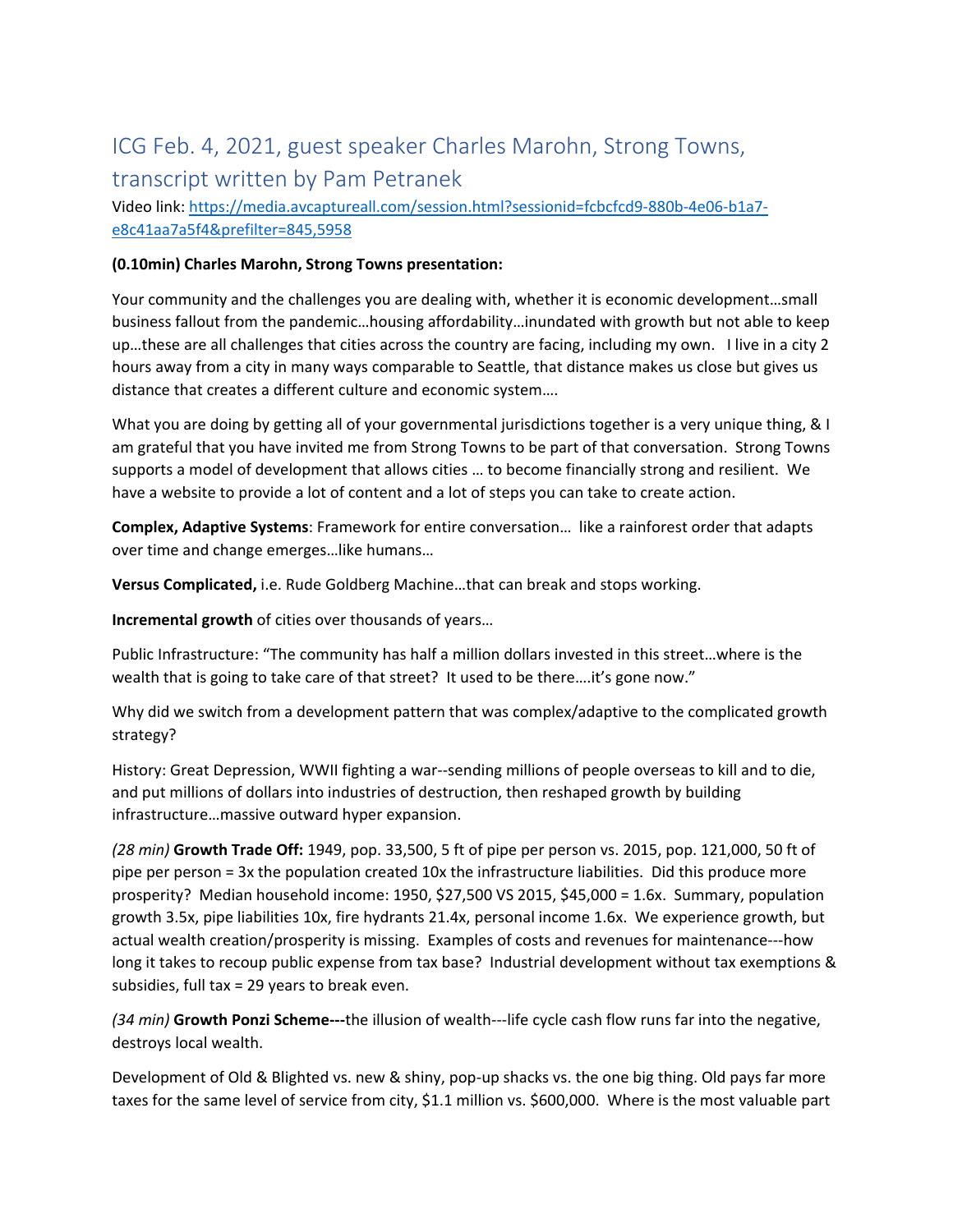of the city…value per acre…repository of wealth…most financially successful parts of city…complex adaptive retains value…but postwar period was less productive…outperform everything else (urban 3 diagrams)…what looks "poor" ‐‐ old & blighted ‐‐ are cash‐flow positive vs. huge losers for community. Big box stores and suburbs are negative cash flows. What do we maintain, what do we walk away from? (50 min) *Economic development & job creation? It's very easy to achieve a certain level of success today, if we are willing to put our community in financial jeopardy in the future. Current important conversations about climate change & long‐term financial stability & fragility of place, the things that are often jeopardizing those things in terms of those measurements, are the things that are making you* financially fragile. There is a strong alignment with things that create high quality of life and places that *work out financially really well & are good for people like walking, biking, lower carbon emissions, etc.* There is a strong alignment between the goals you have and the financial outcomes you are seeking. One insight: minimum threshold of viability you have to have to pay for what you have i.e. street out *front… build your house narrow and deep to minimize the cost of the collective space obligations & optimize the number of partners/people that would share that burden with you. Versus building shallow*

(55 min) *Big box store (Walmart, & jobs it produces) = huge liabilities!* 

*and broad rambler houses, which end up multiplying the costs of services.* 

*Versus downtown core i.e. "Jimmy's Pizza" = off‐the‐charts productivity, building block for success!*

Where do the profits go? BIG = Extraction from a community vs. Jimmy is part of creating an economic *ecosystem that passes money around & creates more jobs in our community, producing wealth for the community without all the burdens.*

*(58 min)* **Three things we can do in Port Townsend right now**, to create business growth, to handle the rush of people moving in, and do it in a way that builds wealth in our community.

- **1. Get the complex adaptive framework in place.** We have it here. We just need to thicken it up, with some love & get the complex system back in motion! We need to *Allow the Next Increment "By* Right". "By right" means I walk in 9am with a complete building application, I walk out at noon with a permit, and at 1pm, I start building. We should allow everywhere at all times thickening up of neighborhoods: No neighborhood should experience radical change. No redevelopment…but no neighborhood should be exempt from change. Don't try to lock in time under an amber glass where 95% of city never changes, and 5% has unrecognizable radical change. That model distorts property values, produces dysfunctional economic market, crowds out small players, and only allows big players with big change in, very unhealthy destructive way to grow. We need to have systems that evolve and adapt and provide that opportunity everywhere.
- 2. **Lower the Bar of Entry.** Even though there is a rush of demand to be here, we have to intentionally lower the bar of entry. We have to allow people to start with almost nothing/very little, and by being part of our community, create wealth and end up with something. For example, a 600 square foot house that my grandparents had used to be a called a "house", and now it is called a "tiny house" with a variety of additional requirements. A starter home used to be what you started out with, and would add onto over time. Now the starter is a 30‐year mortgage on a 2200 sq. ft. house or you don't get to be part of society today. Many people are sidelined through this process. Let people start out with smaller homes and start to build wealth in our communities. Example of "storage shed" rentals for start‐up entrepreneurs; for someone trying to figure out how to be of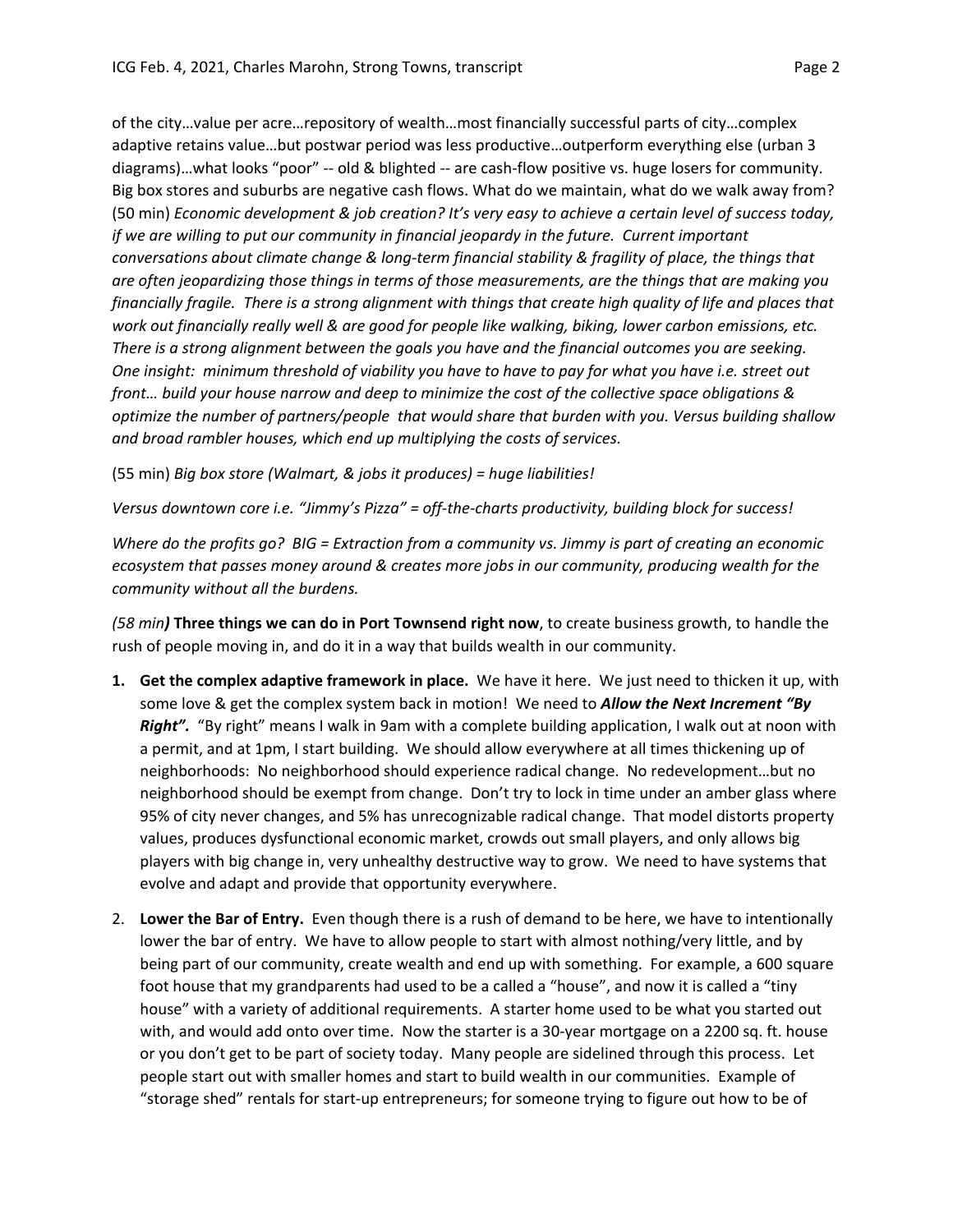and invite people in to be part of our entrepreneurial community!

service in the community and make a living doing it. The vacancies in the downtown were a bar of entry that was too high, it was too high of a burden, you were already risking too much as an entrepreneur to add all the other costs on top of it, *(Pam's note: remember the terms "shed boys" & "tailgaters"?)* This provides incubator space for people to get started at low risk, and then many will graduate and fill up the downtown etc. with businesses. We can create these places very affordably

- *3.* **We need to change the way we do public investments.** Our cities have had 70 years of a horizontal growth pattern and we are functionally insolvent at the government level, too many promises and not enough capacity to meet those promises. We have things we cannot fix based upon our tax base. What our obsession needs to be is not how do we build more, but how do we make better use of what we have? How do we thicken up our communities, so this emaciated development pattern starts to get some "meat on the bones", so that we create the financial productivity to meet these obligations and to build prosperity! We need to shift our development pattern from building new, to thickening up. We do that by responding to how people use the city. **Public investment process for a Strong Town needs to replace our current process of build‐build‐build.** It needs to become the standard at which we operate right now:
- *1. Humbly observe where people in the community struggle;* with humility and without preconceived notions, using the city as it has been built, walk and listen to people narrate what is difficult.
- 2. Ask the question: What is the next smallest thing we can do right now to address that struggle? Resist the temptation to solve it for all time, don't ask what is the big project that will fix everything, not the next big grant or state/federal funding we can get! Ask what is the thing we can do right now with straw bales & cones & duct tape & paint, to make this struggle that I am observing, a little bit easier?
- *3. Do that thing. Do it right now.* Don't form a committee to study it. Don't set it up for a public hearing. Don't hire a consultant. Just go out and do a very small thing.
- 4. *Repeat.* Cities are something we build together. A complex adaptive framework. Allow people in our community to direct, through their actions, what our highest priorities are. We will go out and see where people struggle, we will respond to that, and people will respond to our response, and then we will address the next struggle, on & on. In a feedback loop that will have us making the lowest risk, lowest cost, and highest financially returning investments that we can make, in a system that will be building prosperity as we go.

Examples of what works with small incremental investments producing huge benefits that improve the quality of life. We can do this today and build a lot of prosperity for people, if we can shift to the power of this style of incremental bottom up investment.

Website: www.strongtowns.org, versions of this presentation, 2 or 3 articles a day on a variety of topics to build strong towns, action labs to create next steps & build momentum.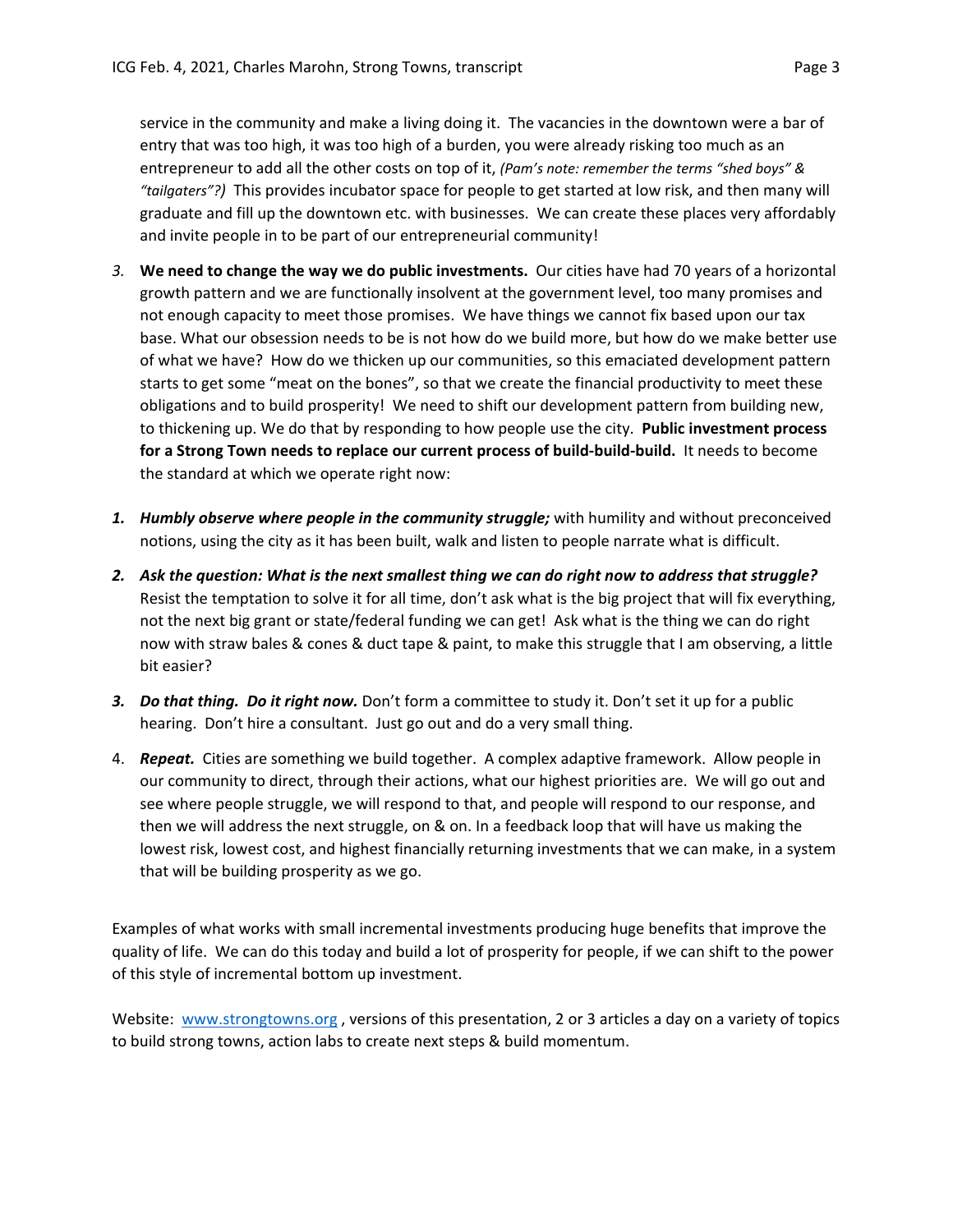### **QUESTIONS AND ANSWERS**

#### **(1.16 min) Public**

- Q‐ We have a critical industrial area‐‐the boatyard and primary commercial area downtown, & both of these are at long‐term risk due to sea level rise. Do you have lessons learned from the east coast communities that you can pass on?
- A‐ Chuck: No, not in the U.S. The Netherlands & Venice are under water, but they've managed to make it work. I don't have the magic potion to answer that problem.
- Q‐ How does the paper mill using 90% of the water rights help our town become strong?
- Chuck: Traditionally our sewer and paper mills were built on what we think of as prime land, and we look at it today and think it's absurd, but they valued the land differently back then. But if you are asking, "How do we take this stretch of land and develop it?", that is not your low hanging fruit. It's not your Jimmy's Pizza.
- Q‐ We are at particular risk to climate change with the bulk of our downtown on the water's edge. How would you approach "thickening up" with that in mind??
- A‐ Chuck: I don't know the answer, but I know how I would think about it: upside reward & downside risk. I would be modestly making improvements, hoping that momentum would give me the capacity to take care of problems as they show up. We haven't abandoned Venice, even though it is underwater & it struggles, it is still a place people want to be & they have found ways to make it work. If the question is, "Do we invest in this place or not?" I would not invest my last dollar, but I would certainly thicken it up and allow incremental development. Unless you are convinced this is a losing strategy and then look at Grand Forks & Fargo, where they have periodic floods that are more frequent & severe than in the past, and they are proactively abandoning the areas of flooding and rebuilding other areas. It is a risk reward that you have to evaluate how committed you to a place and the costs of staying vs. shifting might be.
- Q‐ (Brian Kuh of EDC) How do we balance the dichotomy of current COVID recovery requirements with the long‐term focus of bottom‐up economic approach?
- A- Chuck: That's a strange one; I don't really see the need to balance, it's not a one or the other. What we have to do is let local small businesses have room to adapt and figure this out. Here is an analogy; If I am managing a stock portfolio, I feel like what cities most often struggle with is, should I buy one big stock in one big company, or two major companies, and ride that out and hope it creates a lot of wealth? Or should I diversify & buy a whole bunch of little companies‐little bets with the knowledge that some won't do so well, but the overall mix will do really well. As a small town, a bunch of little bets is really helpful for us,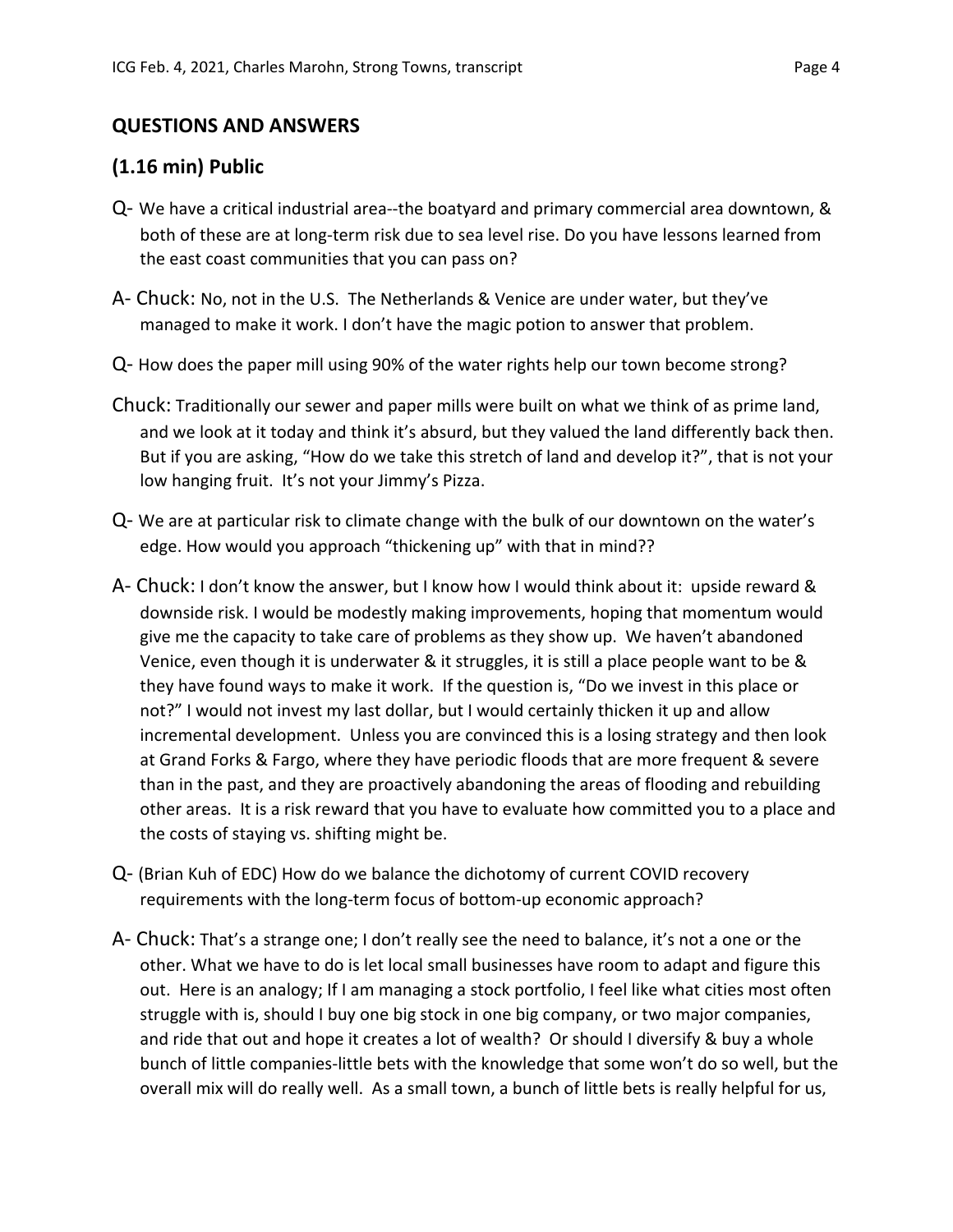because if something doesn't work out over here, we have other things going on over there. That is hard to get our minds around because we think our problem is generating momentum, but we are trying to generate momentum off a scale that is too big. When we generate momentum at a smaller scale, a bunch of little projects and small‐scale stuff, we generate a ton of momentum. When we insist on working in big steps we struggle. If I'm looking at COVID recovery, at restoring my down town, dealing with affordable housing; I want to have many small things going on in many different places, because I want to hedge my bets, I want a broad portfolio, with a lot of upside, and limited downside. That is how I want to structure everything I do in the community.

### **(1.26min) Questions from County Commission**

- Q‐ Kate Dean: Washington State has one of the strongest GMA in country. Jefferson County has one municipality, Port Townsend, which has very high land costs, and one unincorporated urban growth area, called Port Hadlock. Without an urban level of services, Port Hadlock still has rural zoning which means it's not allowed to thicken up. We have businesses that can't expand, and housing on large lots or acreage, and density can't be increased. We have been trying for 15 years to build a waste‐water treatment system in the core area to provide urban level of services and increase our ability to create density there. We have housing providers who own land there already & want to build affordable housing at a density that reaches an economy of scale. We have businesses saying they want to hire more employees and use their land that is currently constrained by septic systems. With rural density, building a sewer doesn't pencil out financially so we need a lot of subsidies for the capital costs and we are aware that the monthly sewer bill will be a big expense for low income residents and businesses. I'm aware of your warnings about investing in big projects like this and yet the cost of doing nothing has been economic stagnation and nowhere to build affordable housing. What would you recommend given these constraints of GMA?
- A‐ Chuck: It's a very good question! I know what I would do (smile). The problem you described is a problem of being in the middle; 5 acre lots, rural lots with septic systems are notoriously difficult to provide services to. In fact, when we do the modeling you described, what we see is these are the most insolvent places. They are the most difficult to provide service to. I feel like the question, if I could phrase it in Strong Towns terms is; "We know we are in trouble here, we are seeing lots of negative impacts, affordable housing being one, environmental issues around septic systems being another, and we feel like the only option we have is to "go for broke", to double down, to "ten‐X" down, on a big sewer system in the hopes that will fix this problem." I don't think it will fix that problem. I think it will cause more problems for you. If you split up the problems in different ways and try to deal with them in that "what's the next smallest thing we can do" mentality, what you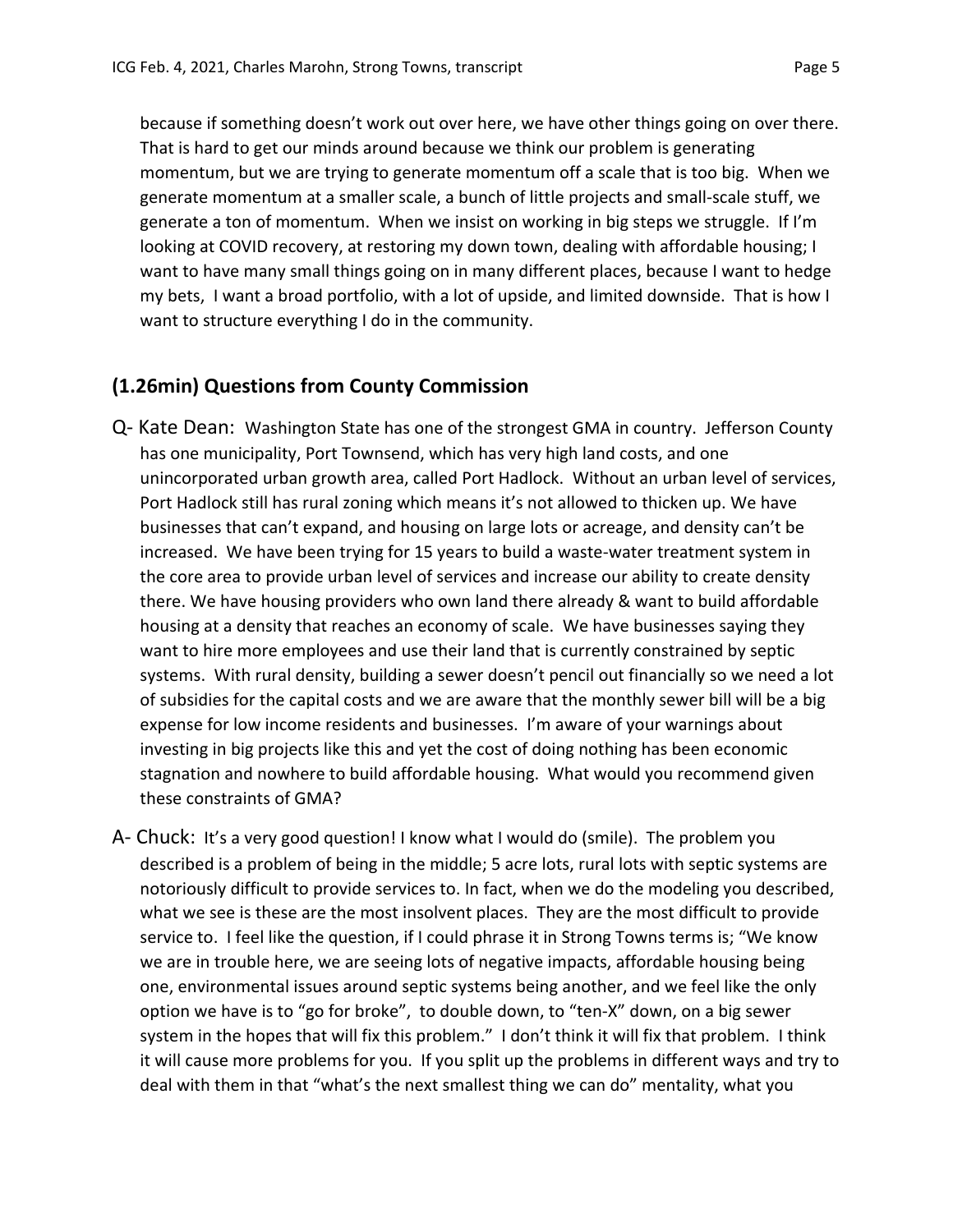would see is affordable housing will not be solved with a big sewer system. It will create as you said, big bills for people, large upfront costs, big developers that will work in big increments which will lead to high property values, an upward reinforcing ratio. Going back to that base level and saying, "how do we get the equivalent of Jimmy's Pizza, how do we get the equivalent of start‐ups", would be a different way to approach that. In terms of septic systems, you have the same thing. I worked with a city that was debating this back and forth and we decided that the sewer system would not pencil out, it was a "huge leap in the dark" and we were just going to be very aggressive with the septic system administration. We went out and did inspections, worked with people to help maintain them, we got people into new systems, we did ground water monitoring, etc. to help deal with the environmental aspects of this. Then we had to come to grips with the underwater financial structure of our local government. We have this many miles of roads, we have this many taxpayers, we have this amount of tax base, that means each of you would have your taxes go up by ten‐X, fifteen‐X, twenty‐X, to make this obligation or we are going to have to change what we do. That might mean some roads go back to gravel, you might abandon some, or give some back to residents and property owners. These are difficult conversations and I am not suggesting this is easy. But I feel like the tempting path is to say, "let's do a big subsidy, let's take out a big debt, let's get a big grant and do a big project, because that will solve our problems". I think that in the end it will make your problems much worse. If I'm looking at the region, and looking at affordable housing, to me, Port Townsend is ready to build affordable housing. I don't know if you are ready culturally and politically, but structurally, you could put on the current framework, 100,000 people in that city. You could do that in a way that is affordable to people. That would be for the region, what success looks like from a Strong Towns standpoint. I'm sorry, I feel like I'm giving you hard answers, but I am giving you what I got! (smile)

- Kate's response: I have been a fan of yours for a long time and I wish I could spend the rest of the hour with you going into the details of how limiting our growth management is, we are not allowed to build any multifamily housing. I would love to have you have you talk a little bit more in the next few minutes that we have, about affordable housing models that you have seen work, especially in less than dense urban settings like we have here in Jefferson County.
- Chuck: Let me be clear. I have not seen affordable housing work in those types of settings, unless you are talking about really poor people on really poor properties, like trailer homes or abandoned places, and these are places that have other issues. How do we build affordable housing on big lots with lots of infrastructure? That's a really hard thing to do because your fixed costs are really high. You tend to only see those with in rural areas with high levels of poverty, high levels of dilapidated housing that you don't want to put people in. You are dealing with a very real issue, but you have the wrong framework and the wrong tools to address it. Let's be clear. I get the GMA concept in theory, but I have never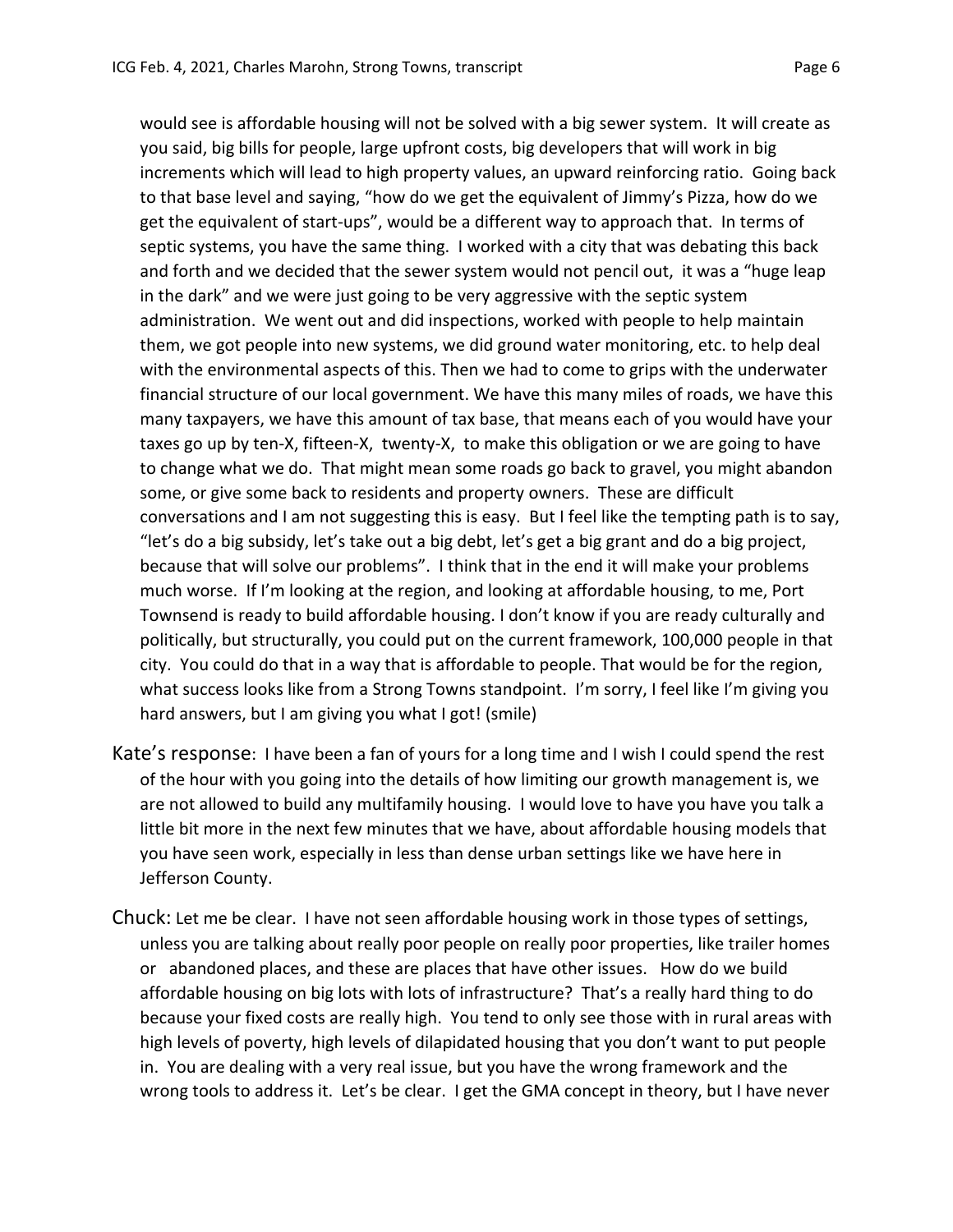been a fan of it in practice, because I see it winding up to be exactly what you are struggling with, which is, we have areas that kind of work, but they really need investment and need to thicken up, and we kind of ignore them, because the battle is out on the edge. It's a battle between, how much do we allow the junkie stuff that is bankrupting us to be built, and how much do we allow in this halfway rural issue stuff. To me, growth management would look like; urban and rural, i.e. 20 units to the acre, or 20 acres. GMA tends to moderate that in‐between in a way that is environmentally destructive, bad for affordable housing, bad socially & culturally, and is also bankrupting us. I hate to be overly critical of the approach because I get the concept behind it, but to me it's fighting the enemy of post war development. The post war development enemy is not sprawl. If you read Strong Towns, you'll never hear us use the word sprawl. Sprawl is an enemy that is like a misdirection, it's actually like a cascading series of insolvencies and deep structural problems that this development pattern creates. It's a sugar high.

Kate: And you see GMA as a way of reinforcing that?

Chuck: I see GMA as the thing that creates the problems you have. Commissioner Dean, we should talk off‐line someday, please!

## **(1.36min) Questions from City Council**

- Q‐ Pamela Adams: We have a big road project, Discovery Road, very well‐traveled, brings people into town, very dangerous for bikers and walkers, and we have some funding from the government for improvements, we are talking quite a bit of money and some matching funds, so if we were not to do that what other ways would we fund it? It's a big project, ultimately a 5 million dollar project, how would we manage to make that road safe without grants, loans, and matching funds?
- A‐ Chuck: It's a very good question. Corridors like that are notoriously difficult. I have a book coming out in September called Confessions of a Recovering Engineer. It's all about transportation and these kinds of issues. The first question we ask in a situation like this is, are we trying to build a road or a street? Are we trying to build something that moves vehicles at speed, or are we trying to build a platform for creating wealth? If it is a road to move vehicles at speed, the idea of making it safe means simplifying it down. I don't know what's there now, I don't know what you are contending with. If the idea of a road is that we aren't going to have people walking along it, we aren't going to have turning movements, we aren't going to have all the complexity. It's all those different things going on that creates a dangerous situation. If we want it to be a street, if we are actually trying to build wealth, then you have to slow traffic way down, and that doesn't necessarily require a 5 million dollar project. I don't know the specifics of this project but generally you can slow traffic down with some more modest things. There is a great book called, Tactical Urbanism that is full of "substitutions" for the big engineering study for the big project.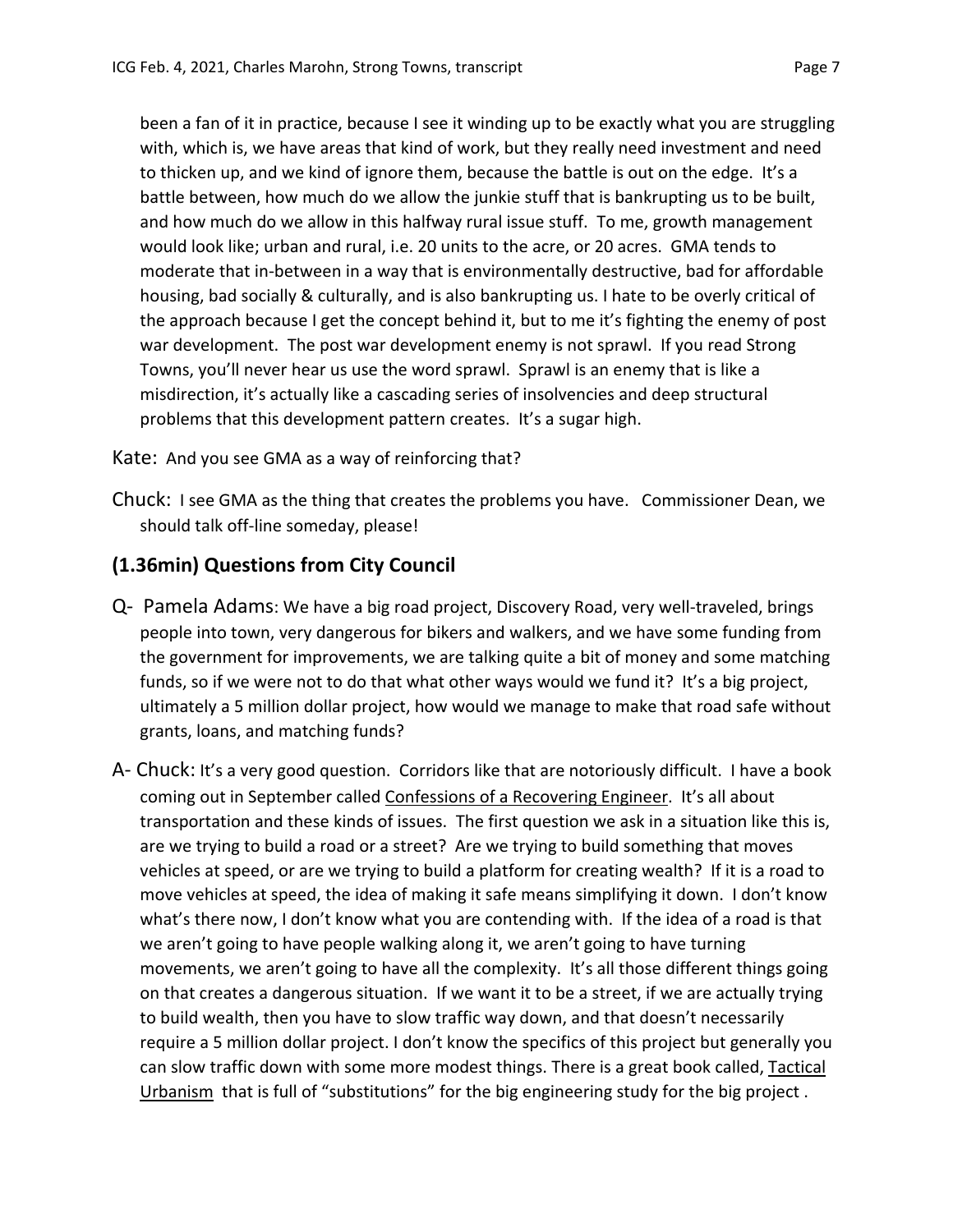The idea is to talk about what are you trying to achieve as a goal, and then go out and try with cones & strawbales & paint & put in place a test to see if you can achieve that goal. Is the goal to move vehicles quickly, or is the goal to build a place and move vehicles very slow? I would start with that conundrum and build off that. A lot of times, we have a temptation to define our problems in terms of transportation, because "transportation" is where we can get money to solve problems. But almost all our problems are not transportation problems, they are other problems. I think if we can deal with those first , then look at maybe you do want to do a transportation project. But I wouldn't do a transportation project to solve the issues that you are bringing up.

- Q‐ Amy Howard: We have had a lot of downer answers from you! I am hoping…I am a huge fan of incremental improvement projects. Do you have a couple examples of the successful \$500 duct tape & elbow grease that has really worked and redirected a community, that you can tell us about?
- A‐ Chuck: The Memphis one that I showed is probably my favorite one. What I showed you was an example from 8 years ago and what it looked like, I was there a year ago, and now that temporary stuff was so successful the city went and put in permanent curbs, separated bike lane, and took the temporary project and expanded it out 2 blocks in both directions to make the energy from that one little stretch and expand out further into the neighborhood. There are some suburban cities outside of Seattle… that are doing a really great job experimental tactical job of fixing individual streets and individual blocks. The challenge you have in the Northwest is there's a level of affluence that is generally higher than the rest of the country. There is also a commitment to process that is higher than anywhere else in the country. That makes the tactical projects a little harder to do. If you go to places in the country that are poorer… you see a lot more projects….because there is a lot fewer barriers to doing them. They don't have the dedication to having 20 public meetings for every tiny step you take the way you do here, that is not their culture, that is not their approach. They are poorer, so they tend to think it's a lot less crazy idea if you are poor to take duct tape & cones. When you are wealthier, it seems beneath your process.
- Q‐ Monica Mickhager: I have 2 questions and want to let you decide which way you want to go. Fascinating about land and building more in a small space. For our city, are you suggesting that we relook at our codes for building and have a much easier and simpler code if it's going to be a starter home compared to something larger? Are you suggesting we look at zoning & lower our zoning requirements of square footage to put more houses on a certain piece of property? Ours is a 5000 sq. ft. minimum on most of our residentials, with exceptions of course. My second question, and this is probably what I am waiting for in your next book, how does parking policy relate to Strong Towns?
- A‐ Chuck: Perfect, I will take both of those very quickly. Yes, fix your codes. I think that we should stop talking in terms of density and stop talking in terms of lot sizes, especially in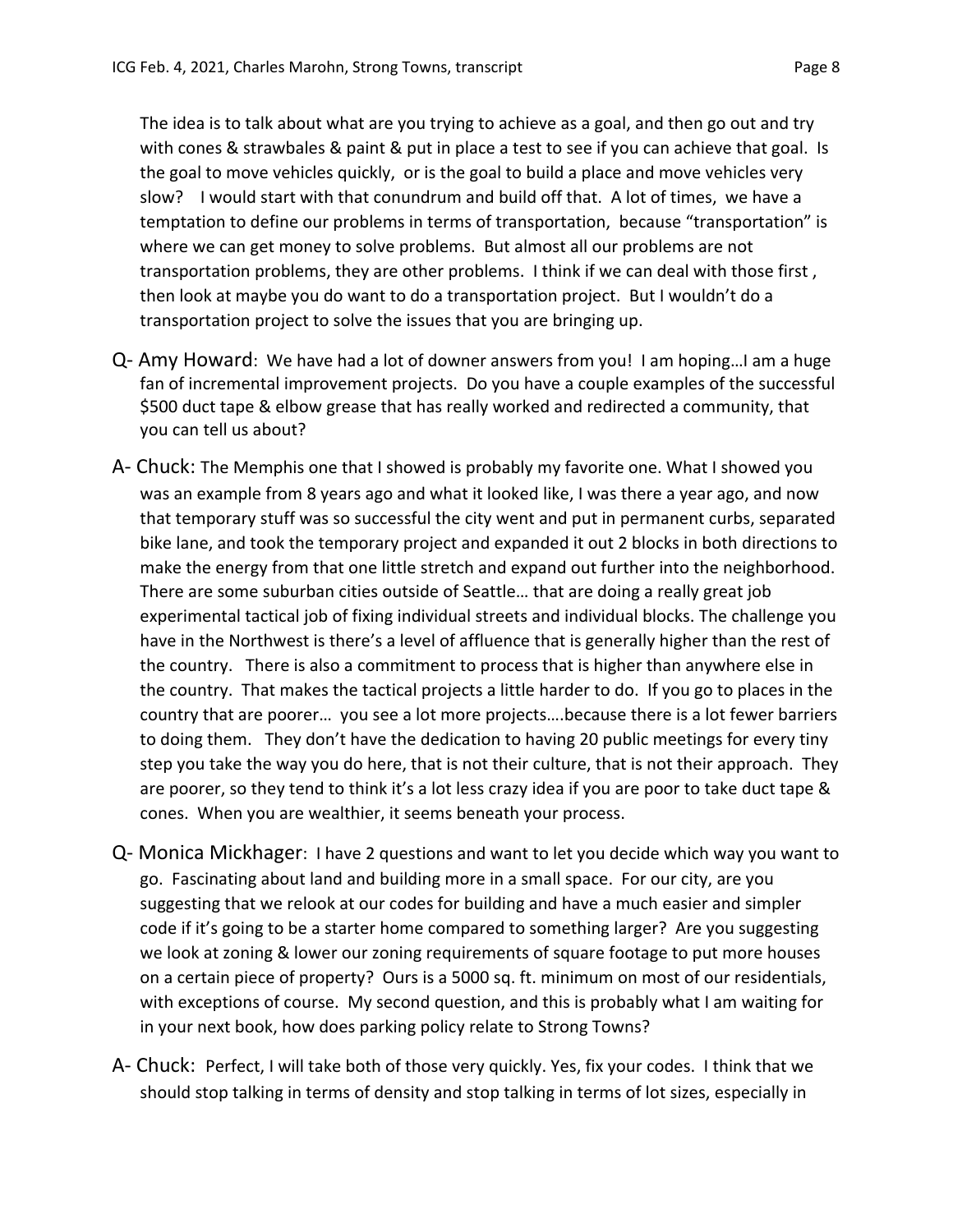areas that we are trying to thicken up, and take the lot and ask what is the next increment of intensity. If you have a very small lot go ahead and put a very small house on it. If you already have a house on it, make it a duplex. If you have a duplex , add an accessory apartment. You want a development pattern not to overwhelm the neighborhood, you want it to fit in with the neighborhood, and gradually thicken up. A form based code that is very simple that treats the next increment of intensity with the least amount of regulatory friction is the way to go. I would still regulate the heck out of my Walmart & regulate the heck out of anybody that wants to skip increments and do something huge, send them to 50 committees! You need to get real streamlined in terms of the small stuff that you want to see happen. I would eliminate all parking requirements. Understand what parking is in a community. Parking is the anti-wealth building, it is the anti-tax base. Your goal in building a wealthy place, a place that's so successful that no one "A" wants to drive, and "B" can afford to park, or "C" even bothers to own a car, because the place is so wonderful you aren't even going to need it. Obviously you are not going to get there for awhile and people will continue to have cars. Let them figure that out. Don't mandate it, don't require huge parking lots. Make it not the second thing you think about, but the tenth thing you worry about in any development.

### **(1:47) Questions from P.U.D.**

- Q‐ Commissioner Toepper: I want to thank Charles brutal honesty and his honest approach to economic development. I thought Monica made some good points about what the path forward might look like in our area. I would like to read a question from the county assessor, Jeff Chapman; how long do you see restaurant and lodging property values and rent, taking to recover from the pandemic, assuming it's mostly over by later in the year.
- A- Chuck: I have no idea. I feel like you are asking me questions and you are expecting me to be like a mystic or a sooth‐sayer. Who knows if there will be a third wave, who knows if the economy crashes, who knows if we just pump out stimulus money & that rescues everything. When we look out across the macro-economy we see a lot of instability building up, and the volatility is being suppressed. Whenever you suppress volatility, like when you have a long period of time without earthquakes you get a big earthquake, when you get a lot of little earthquakes it dissipates that energy. What we have done in the macro economy is we have suppressed the earthquakes, we have suppressed the volatility. A lot of the answer to that question short term depends on how much the financialization & froth of our market ends up effecting your local economy. In terms of your local economy, it shouldn't have that much impact at all! When we look at property values, we are seeing that they are completely divorced from what people have the capacity to pay, what people are making in terms of their businesses; it's been that way for a long time. How long will that continue, I have no idea! Can we get back to that? We are in financial looney land in terms of the relationship between the money people are making and the actual valuations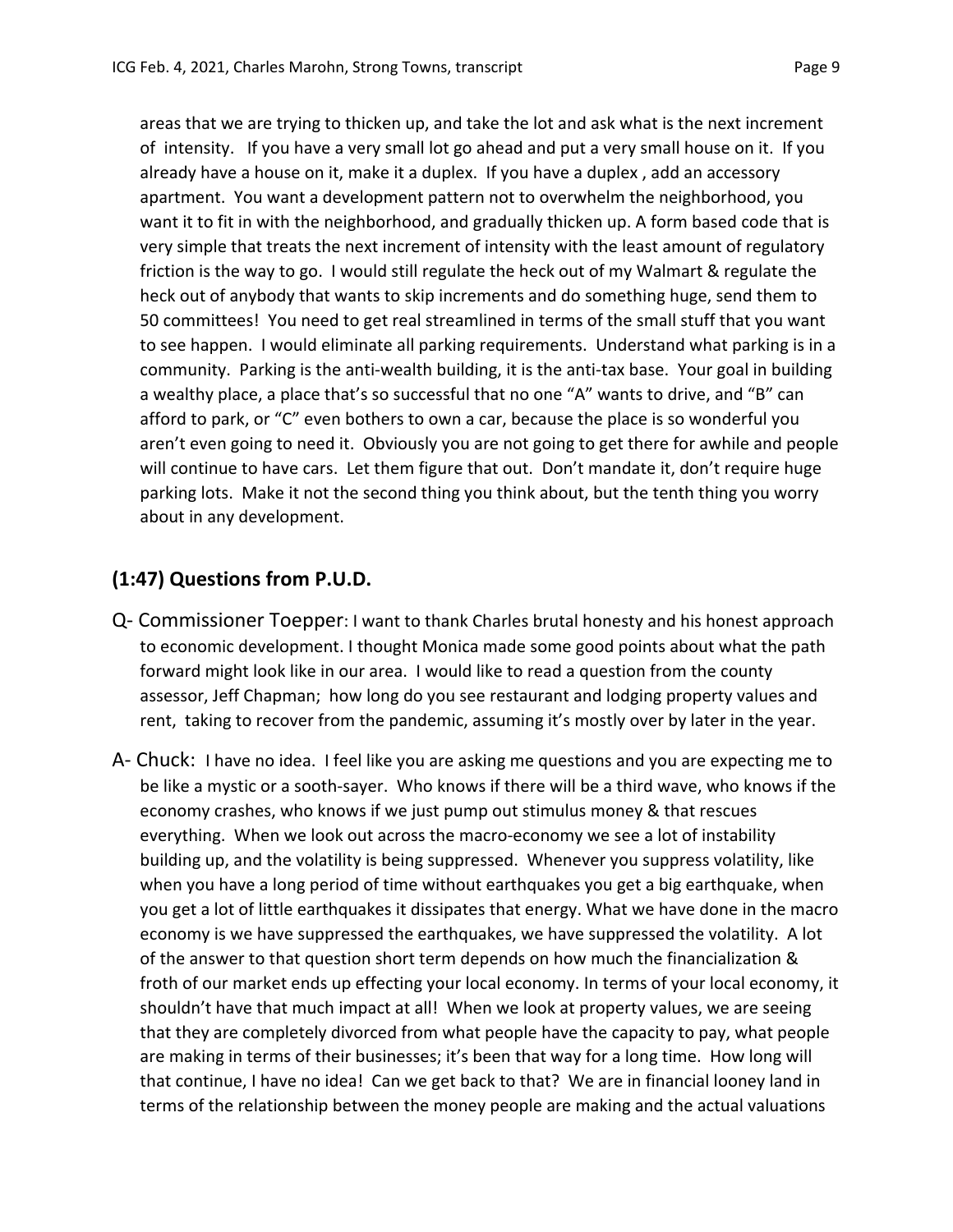of properties. When we go back to 2008 and say that was a bubble, we are now in territory way higher than that, with an economy that is way worse performing than that, how does that make any sense‐‐‐it doesn't! You ask me how does that work itself out? If I knew, I would be a billionaire! Nobody has any clue! My moral is build resiliency; lots of little bets in lots of places, because you want to be able to adapt to no matter what happens.

- Q‐ Jeff Randall: I am getting your message as one that we really need to think about our investments in terms of how we are going to maintain them over time, because historically as a society we haven't done that. My question relates to one of the missions of the PUD which is to help connect broadband communications high speed internet. The temptation is to seek a lot of money to put in fiber all over the place which is about a 70 million dollar project for the whole county. What I am hearing you saying is what we have already done is more the right solution, which is a bunch of smaller projects, we put in 13 wireless hotspots throughout the county. Looking at the densest parts of the county, what is the cheapest solution to partner with other telecoms & what is the cheapest solution to get high speed broadband to various areas. Any thoughts on that?
- A‐ Chuck: Yes, I have a good friend that I do a radio show with, and we have deep debates over broadband. I respect his opinion; he's a very smart man, but his idea would be to spend the 70 million and run it all over the place because broadband is a human right, especially in 2021, how can you be a compassionate society if you don't do this? I understand and get that. I also recognize technology, when moved into our house 4 years ago and got the premier connection at the time, and we just upgraded to one gig, and our bill lowered by \$70 per month. I don't even know what we had before, a 24‐bod modem, compared to what we have now. I would be freaked out about putting 70 million dollars of broadband infrastructure around because in 5 or 10 years we are going to look at what we are doing today and say that is silly, that is ridiculous, why would we have done that? If I were running broadband as a 'nation', if it were my thing, I would really focus on having great service in our core cities. This gets back to the Growth Management strategy that Kate Dean and I talked about, which makes everything 'medium'; let's not have big lots, let's not have tiny lots, let's have medium lots. A broadband strategy today is like 'medium' everywhere. I would want the very best possible, most incredible in the world, in my city. Let's get good library access, let's get good wifi in the area, so that anybody can come and be part of our city and access that. The idea that we would have 'medium' in our city so that we could have 'mediocre' everywhere else, and commit to a technology in an industry that is moving very quickly, would not be an approach that I would want to take.

### **(1:54) Questions, Port Commission**

Q‐ Bill Putney: I appreciate you coming to spend time with us and I have read your book. I think it would be instructive for you to spend a week in Port Townsend. If it appeals to you,